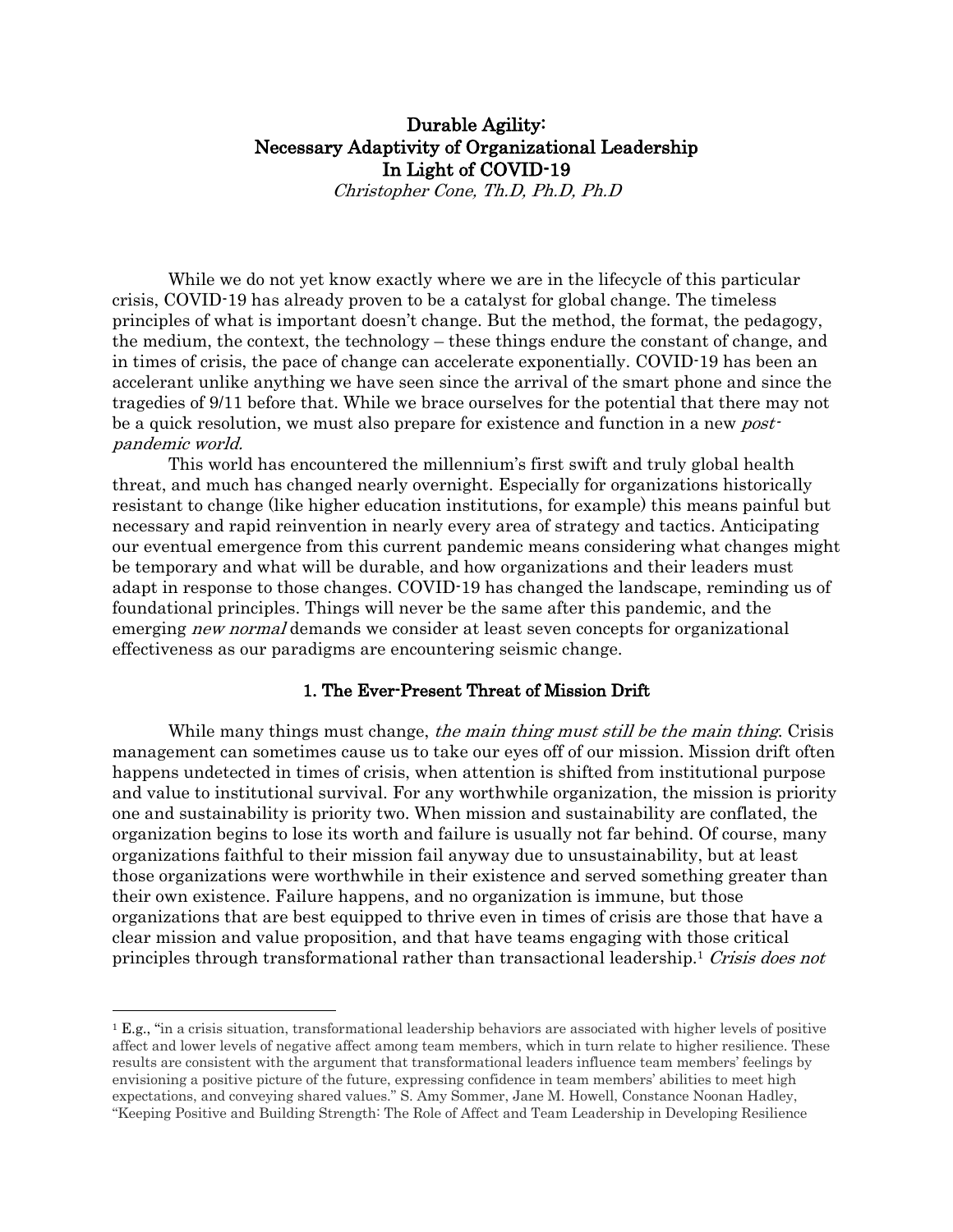change the values to which our missions are tethered. Crisis simply tests the strength of the tether.

#### 2. Movimiento es Vida2

While we may prefer a return to the old normal, after a crisis, things almost never return to their previous state. As one philosopher said, we cannot step twice into the same river. If we underestimate the durability of chaos that this pandemic and other changecatalysts like it represent, <sup>3</sup> then it is more likely that we will prepare poorly or fail to be proactive altogether. Organizational (and individual, for that matter) desire for normalcy can be a disability in the face of a durable chaos. A much more viable approach is to develop resiliency and agility for dealing not only with times of crisis but also for peacetime. Making the most of opportunities and good stewardship are best engaged with a culture of agility, and that culture is no longer optional. While it is very difficult to be poised to respond to the kind of extreme market conditions that would necessitate 6.6 million jobless claims in one week alone,4 agility or death is the new reality, and it is not entirely new, for that matter. If its necessity wasn't obvious before, it most certainly is now. When COVID-19 limitations meant that Costco had to stop serving samples to customers, rather than see the employees of Club Demonstration Services lose their jobs, Costco re-tasked many of them to help with various responsibilities including in-store sanitation. While that wasn't sustainable long term, for roughly a month, Costco's agility helped many workers to continue to work much longer than they otherwise would have. <sup>5</sup> Organizations like this that are exercising continuous agility and able to anticipate and be proactive in implementing needed change – both offensive and defensive – are those which can be most effective.<sup>6</sup> Managing *change management* is as important as change itself.

– Built-in agility for rapid change in expense cost models will be needed in anticipation of future disruptions. Budgeting for any possibility can include modular scaling of expenses in increments or blocks that allow for increases and decreases to be made quickly and with predictable levels of organizational disruption. Early estimates indicate a 40-50% reduction in consumer spending at this stage, and that will surely impact every budget.7

<sup>3</sup> See Scott Atran, "ISIS: The Durability of Chaos" in *NYR Daily*, July 16, 2016, viewed at https://www.nybooks.com/daily/2016/07/16/nice-attack-isis-durability-of-chaos/.

https://www.buzzfeednews.com/article/briannasacks/costco-contractor-cds-free-samples. <sup>6</sup> Andre de Waal and Esther Mollema, "Six courses of action to survive and thrive in a crisis" in Business

During an Organizational Crisis" in Group and Organization Management, Vol. 41, Issue 2, April 2016, viewed at https://journals.sagepub.com/doi/full/10.1177/1059601115578027.

<sup>&</sup>lt;sup>2</sup> A survival reference from *World War Z*, Directed by Marc Forster, Paramount Studios, 2013.

<sup>4</sup>As occurred the week ending March 28, 2020, per Department of Labor figures, viewed at https://www.dol.gov/ui/data.pdf.

<sup>5</sup> Brianna Sacks and Ryan Mac, "The Company That Handles Free Samples at Costco is Shutting Down Because of the Coronavirus" Buzzfeed News, April 2, 2020, viewed at

Strategy Series, 11(5), September, 2010: 333-339, viewed at

https://www.researchgate.net/publication/254191864 Six courses of action to survive and thrive in a crisis. <sup>7</sup> Sven Smit, Martin Hirt, Kevin Buehler, Susan Lund, Ezra Greenburg, and Arvind Govindarajan,

<sup>&</sup>quot;Safeguarding our Lives and our Livelihoods: The Imperative of our Time." McKinsey and Company, March 2020, viewed at https://www.mckinsey.com/business-functions/strategy-and-corporate-finance/ourinsights/safeguarding-our-lives-and-our-livelihoods-the-imperative-of-our-time.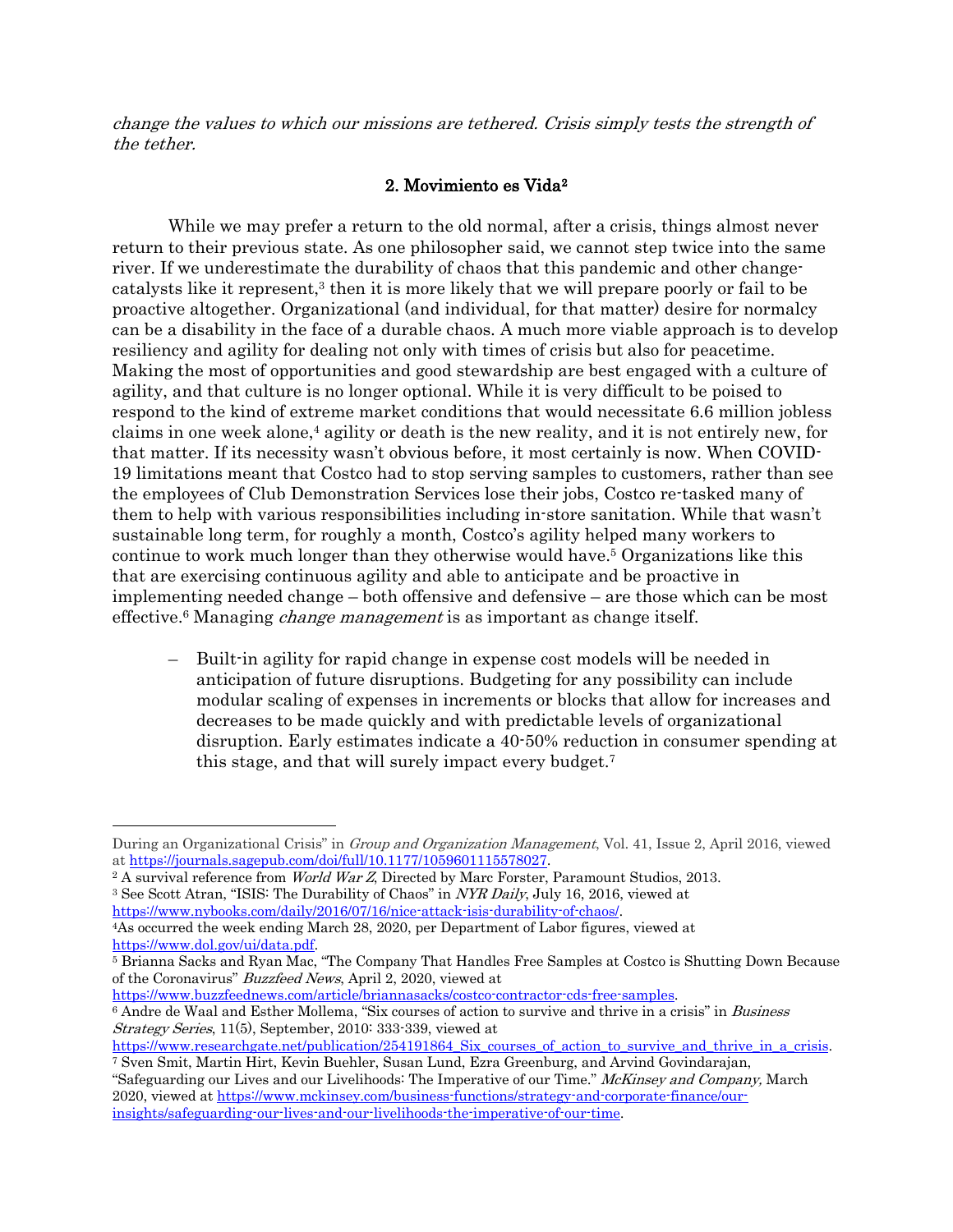– Better preparedness for resiliency in the face of disruption and decline means better readiness for seizing opportunity. Creating and maintaining durable margin for growth and expansion means that organizations can take a posture of seeking out ways to enhance market positioning even in market decline.

# 3. Community Has Flipped

Until the social media boom, community was necessarily perceived as including a physically in-person element. The pandemic has especially altered that, necessitating social distancing and forcing new standards for what is acceptable community interaction. Technology is no longer nuisance nor mere add-on, as conferencing and interaction tools are being utilized to an unprecedented extent. While the pandemic may pass, attitudes regarding the importance of social distancing and guarding personal health will likely change social posture from seeking out in-person interaction to a more practical and perhaps safer approach using technology since even those who avoided social technology in the past have gotten a crash course and are now becoming comfortable. Perceptions of social responsibility have changed, and the current peer pressure to respond accordingly will have lasting effect. Current criticism of those who aren't properly social distancing adds impetus for our understanding of the idea of "social" to be permanently changed.8 It has been suggested that "Instead of asking, 'Is there a reason to do this online?' we'll be asking, is there any good reason to do this in person?'"9

- For higher education, for example, online synchronous and asynchronous pedagogy and delivery is no longer optional. Providing flexibility for the end user to receive instruction and guidance in the mode of their preference will be necessary for staying power.
- Working from home is nothing new, but thousands have now proved it can be effectively done in industries that previously shied away from the work at home paradigm. In many more cases than before, "being in the office" no longer necessarily includes the trappings of geography. Organizations will need to assess carefully when and what roles require physical presence and what can be accomplished online.
- Online resources for customer service will need to be comprehensive, as people expect even their fast food restaurant experience to be completely online. Because the market has proven that it *can* operate that way, consumers will expect that their service providers *must* operate that way.
- Traditional obstacles for online delivery of products (such as regulation of online education, medical services, and perhaps even voting) are quickly being removed

<sup>8</sup> See for example, Todd Brock, "Florio: Dez-Dak workouts violate NFL stay at home orders, NFL should 'do something' CowboysWire, April 8, 2020, viewed at https://cowboyswire.usatoday.com/2020/04/08/dez-bryant-dakprescott-workouts-violate-coronavirus-orders-league-should-do-something/.

<sup>9</sup> Deborah Tannen, "The personal becomes dangerous," in Politico, "Coronavirus Will Change the World Permanently. Here's How" March 19, 2020, viewed at

https://www.politico.com/news/magazine/2020/03/19/coronavirus-effect-economy-life-society-analysis-covid-135579.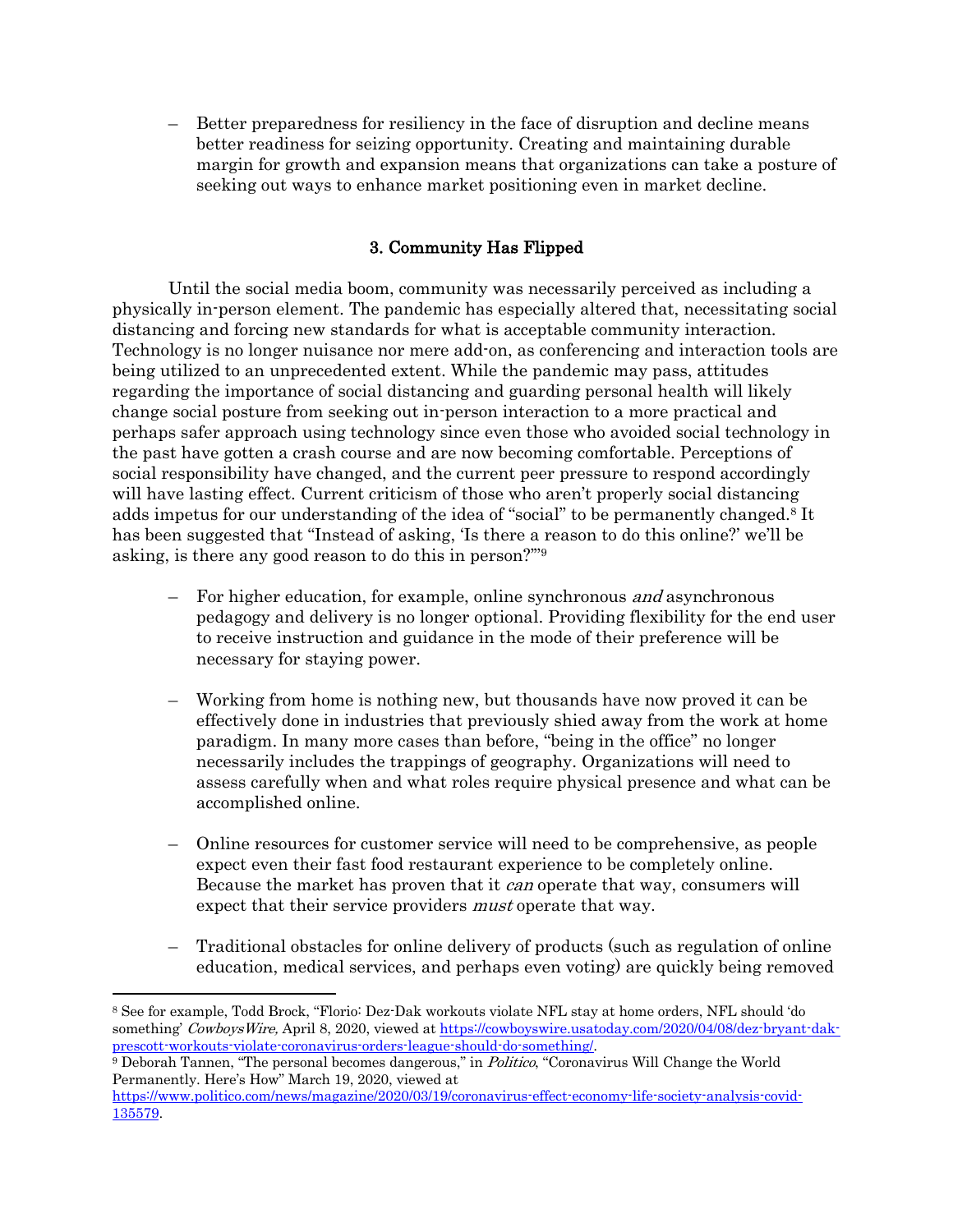by necessity, creating opportunity for those who can engage the technology well. Vendors are recognizing the gravitational pull of the market, and opportunistically ensuring that the tools are accessible. <sup>10</sup> The genie will not go back in the bottle, and organizations must function well online first.

## 4. Expertise Still Matters

In an age of fake news and misinformation, credible information is more difficult to recognize. With the democratization of information through technology, everyone can have a voice. The anti-intellectualism stemming from the democratization of information is countered in crisis – especially in times of pandemic, when people come to realize that novices can mislead and do great harm. Accurate information is vital, and expertise still matters, but this also means that the "authorities" will be afforded *more* authority.

- General education will still have value, of course, but the sciences and health industries continue to move to the forefront as market needs in those areas are particularly exposed during a pandemic. The publicly acknowledged heroes of the day are those laboring in health service industries, especially. Organizations will need to recognize that the images of heroism are changing, and be able to reach their constituencies in these contexts, with powerful value statements, by meeting some needs related to these areas, or by at least employing the imagery in communications.
- While in some areas, regulation will decrease, freeing up enterprise to deliver online, in at least one other key area, regulation will greatly increase. Just as after 9/11, the Patriot Act and TSA regulations limited personal freedoms without overwhelming public outcry, governmental enactment of authorities not seen in decades (e.g., shelter in place orders) were employed with little public concern for personal liberties. This underscores a society that has been well trained from the aftermath of 9/11 to prefer safety over liberty. Organizations must anticipate the areas that regulatory reach and overreach might impact their functions and be prepared.

### 5. Research and Assessment Cycles Are Shortened

The traditional annual cycles of data assessment are inadequate to meet the present informational need in a rapidly changing environment. Consumers are changing perspectives based on rapidly emerging information, and the faster the flow of information, the faster the changes. For example, 11% of high school seniors who were already planning to attend a traditional college or university in the Fall of 2020 have since changed their mind due to COVID-19, while 25% of those who plan to attend say they COVID-19 influenced their choice of which college to attend. <sup>11</sup> Further, 44% say that it is highly likely

<sup>&</sup>lt;sup>10</sup> Steven Blackburn, "55 free higher ed resources during coronavirus pandemic" University Business, April 7, 2020, viewed at https://universitybusiness.com/free-college-management-software-faculty-resourcescoronavirus-covid-19?oly\_enc\_id=5912E4542589D3Z.

<sup>&</sup>lt;sup>11</sup> Simpson Scarborough, *Higher Ed and COVID-19 National Student Survey*, April, 2020, 11. Viewed at https://cdn2.hubspot.net/hubfs/4254080/SimpsonScarborough%20National%20Student%20Survey%20.pdf.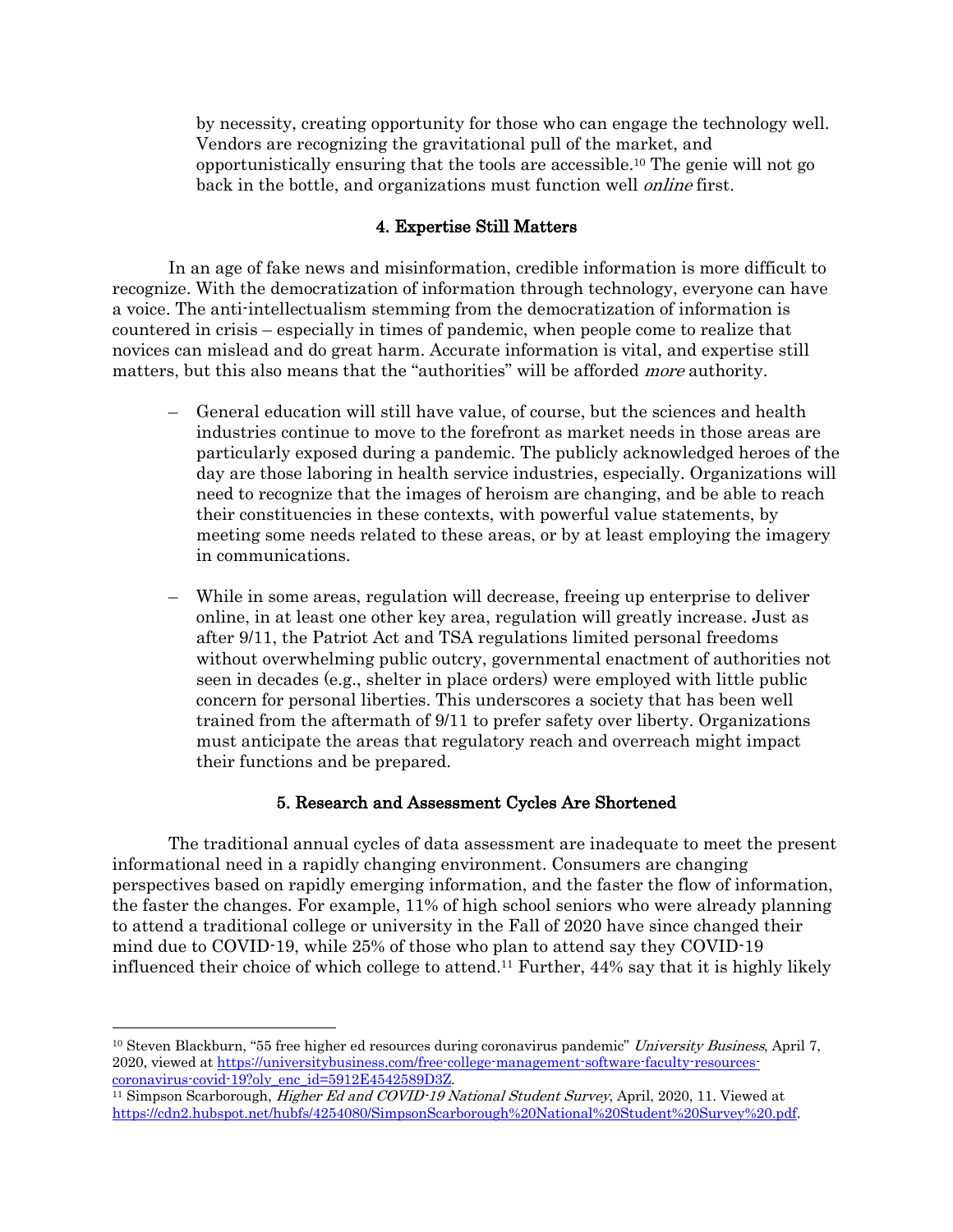their choice of college may still change based on COVID-19.12 Current college students are also changing their opinions based on issues related to COVID-19. Simpson Scarborough reports that 44% of current college students have a lower opinion of their school than before the crisis.13 These numbers underscore how fluid opinion forming and decision making is in this present era of disruption. Organizations who are able to acquire, contextualize, and apply information quickly are better able to understand the perceived needs of their constituencies and to respond accordingly.

- With updates happening in real time and coming through many media (especially social media), consumer expectations of information flow have changed. It is no longer acceptable, for example, for organizational websites to operate as historical archives or as marketing vehicles, rather they must provide up to the minute content and contextualization of events for the benefit of the constituency in real time.
- A remarkable 64% of high school seniors prefer to observe an online class and take a virtual campus tour rather than visit in person. Organizations that have not retrofitted to offer their products and services in formats preferred by their constituency will simply lose market share. Understanding constituency habits, needs, desires, etc. must happen quicker than ever before.
- The manner of response to the data is equally as important as the data processing itself. Accepted modes of official organizational communication includes social networks. Incorporating social media into web presence is important, with 3.8 billion social media users in 2020. <sup>14</sup> Finding ways to directly interact with constituencies in real time is critical. Social media is currently the most utilized vehicle, but the demand for live *interactive* video is rapidly changing how we utilize social media.

### 6. Democratization of Assembly is Here to Stay

In recent decades we have seen the democratization of the arts and of information, as technology has enabled production and distribution tools to be more readily available. Anyone can put together a movie or record a multi-track song using the most basic of tools. In the same way, COVID-19 has forced alternative methods for assembling. Video conferencing is nothing new, but trying to connect hundreds and thousands or more in real time in *interactive* ways has presented new challenges.

In the past organizations whose product is heavily dependent on assembly have focused on in-person community, and whichever ones have been best equipped to attract the most people to their location have been able to grow the organizations as they grow their assemblies and thus their consumer base. Responding to market share decline since 2015,15 the NFL has sought to expand its base from its core of 50-59 year old males to

<sup>15</sup> Jim Johnson, "A Look Inside the Modern Sports Fan: NFL vs. NCAA vs. MLB vs. MLB" Huffpost, December 20, 2017, viewed at https://www.huffpost.com/entry/a-look-inside-the-modern-sports-fan-nfl-vs-ncaavs\_b\_5a3a9ed9e4b0df0de8b061a3.

<sup>12</sup> Ibid., 14.

<sup>13</sup> Ibid., 20.

<sup>&</sup>lt;sup>14</sup> J. Clement, "Number of social network users worldwide from 2010 to 2023" Statista, April 1, 2020, viewed at https://www.statista.com/statistics/278414/number-of-worldwide-social-network-users/.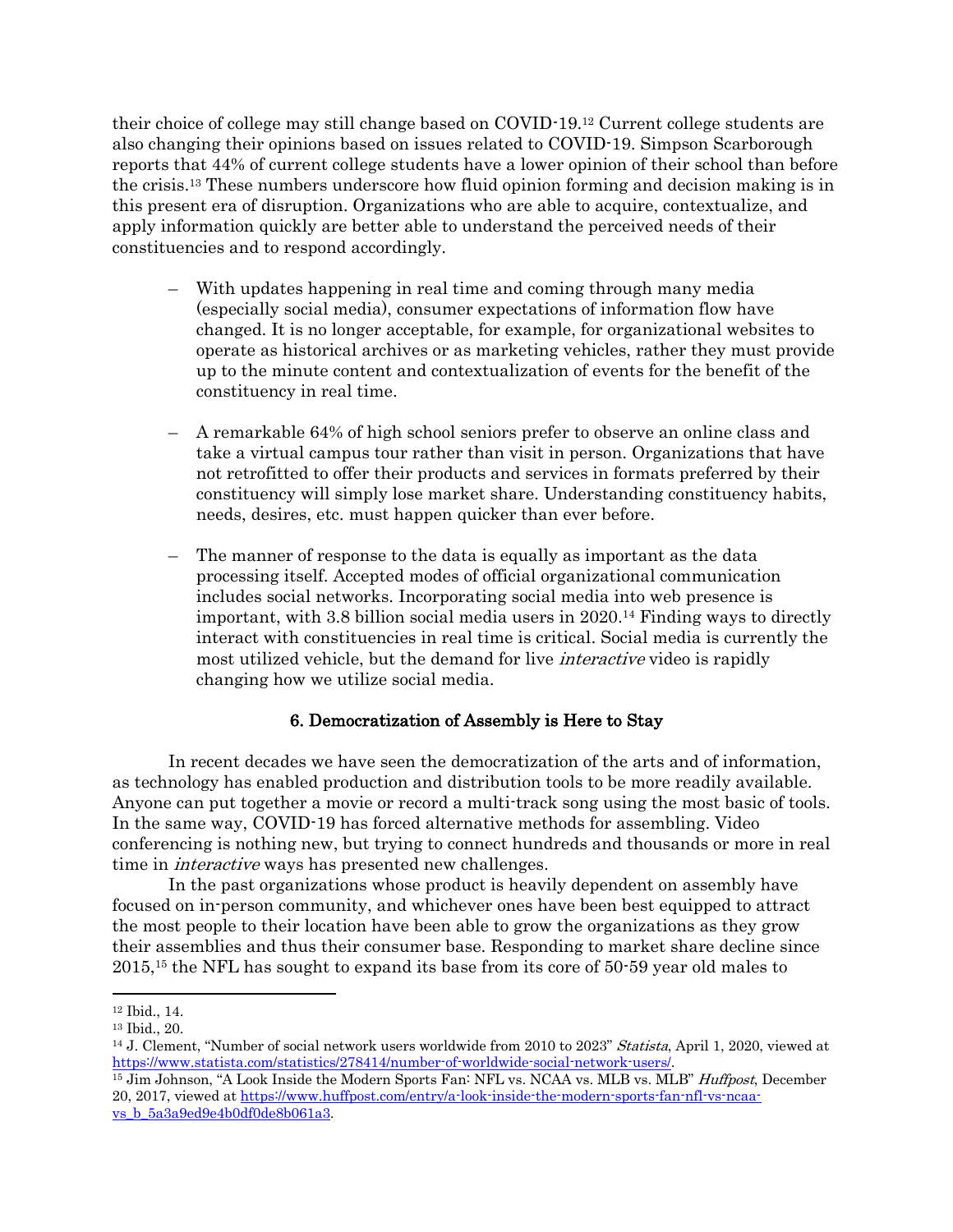especially target 20-29 year old males and women of all ages. Networks have incorporated new technologies to engage audiences with additional features. At the core, the NFL is still a spectator sport, and COVID-19 has threatened the most core element of the sport. The NFL has already canceled this year's major draft event originally planned for Las Vegas and is planning an online alternative. How leagues like the NFL handle the new and necessary extreme of online community will help shape how smaller groups respond to similar challenges.

Churches have been particularly resourceful during this pandemic as even those churches that had resisted broadcasting or livestreaming now have sufficient motivation to engage their constituency with technology. The implementation of technology that has taken many churches a generation to implement has been accelerated at an unprecedented pace. Just as it has been proven that people can be productive working from home, it has now been demonstrated that assembly can be accomplished in an online setting. It has yet to be seen how many churches see their in-person attendance return to pre-pandemic levels and how many retain a larger constituency through online interaction instead.

The tools that are now being implemented to convene assemblies online have enabled access to assemblies that were previously geographically inaccessible for most. Now a person can "attend" their favorite church service regardless of its location. Again, the technology is not new, but the current high degree of participating churches is. The standard for assembly has changed, as has the perception of what community actually is. While one person recently lamented to me "I miss humans," it is not yet discernible (from this writer's perspective) how that dynamic of perceived need will impact habits of assembly after this pandemic has passed. For certain there is a window of opportunity for those organizations of assembly to have incredible outreach possibilities, with an eye focused on engaging rather than simply communicating to constituencies.

- Leaders of those organizations need to recognize that just as the democratization of the arts and information have dramatically changed how we interact with people and with media, the democratization of assembly (through technology now readily accessible and easily implemented) will likewise change how we meet in community.
- There is a continued trend toward interactivity and away from what Friere referred to as the "banking concept"16 of depositing information in learners. Communicators and educators (and thus organizational leaders) need to engage their constituency rather than simply talking at them. This writer advocates that as a necessary component of transformational learning,17 and suggests that the current environment provides fertile soil for innovation in facilitating that kind of *transformative engagement*. Even this concept is nothing new, as the writer of the Epistle to the Hebrews exhorts that readers "consider how to stimulate one another to love and good deeds, not forsaking the assembling together as is the habit of some, but encouraging one another…"18 Encouraging and stimulating – these are terms of engagement, not simply one-way communication.

<sup>&</sup>lt;sup>16</sup> Paulo Friere, *Pedagogy of the Oppressed,*  $30<sup>th</sup>$  *Anniversary Edition* (New York: Continuum, 2005), 72. <sup>17</sup> Christopher Cone, *Integrating Exegesis and Exposition: Biblical Communication for Transformative* Learning (Fort Worth, TX: Exegetica Publishing, 2015), 45, 302.

<sup>18</sup> Hebrews 10:23-25a.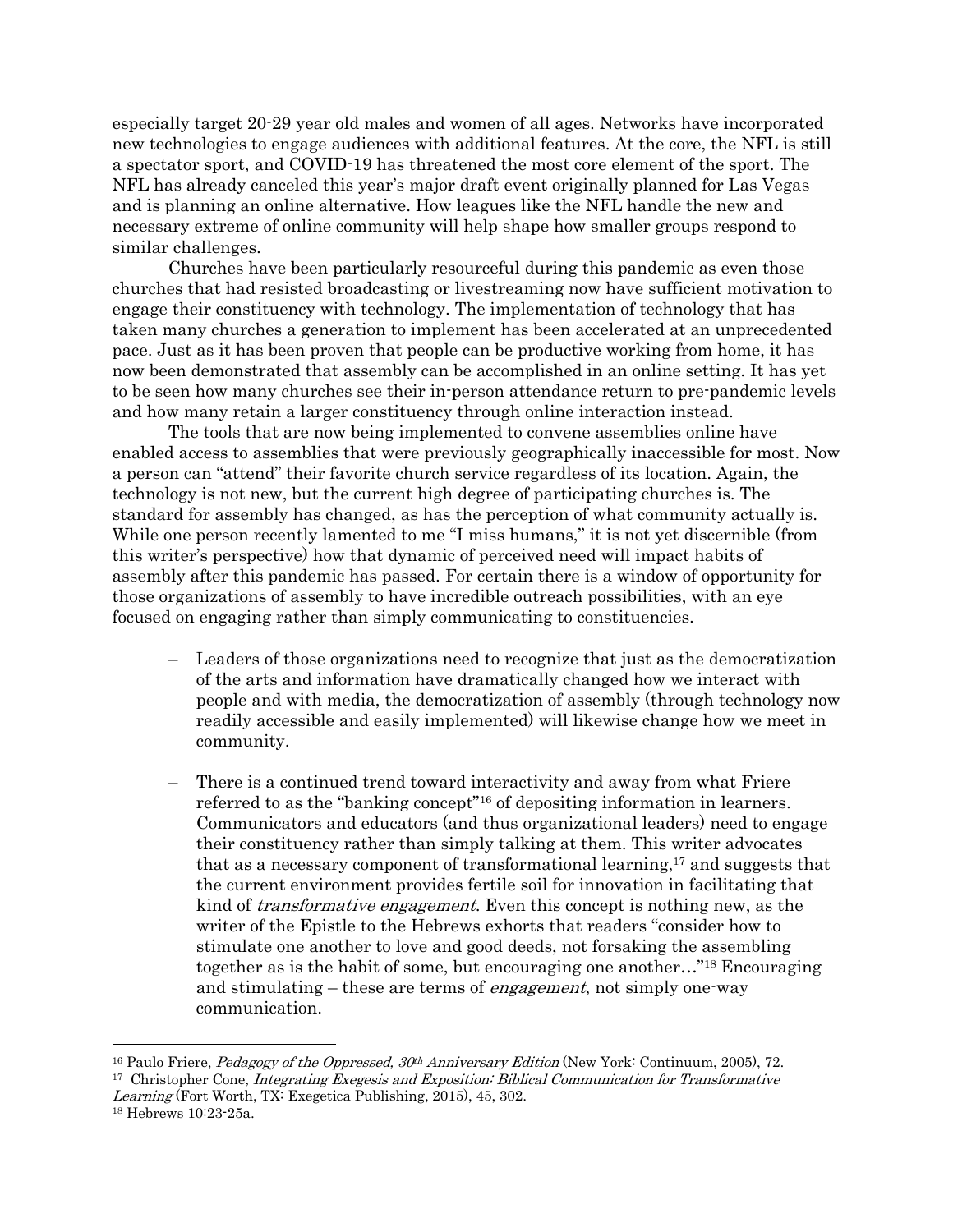## 7. Collaboration is King

One of Waal's and Mollema's five factors of high-performance organizations (HPO's) is "the presence of an open and action-oriented organizational culture. An excellent organization "promotes interactive internal communications ("an open dialogue") between members of the organization to ensure that open and continual exchanges of information take place both vertically and horizontally throughout the organization."19 Internal collaboration has always been vital, as have external partnerships and cooperation.20 Crises and pandemics heighten the need and the value of cooperative efforts. In the wake of SARS, Jonathon Schwartz and Muh-Yong Yen considered the importance of collaboration across various components of society in order to meet future pandemic threats, discovering that some of the most effective policies were those that "rely heavily on public participation."<sup>21</sup> In the United States during this pandemic, federal and local guidance stopped short of martial law, but included shelter in place orders that were largely adhered to by much of the population. While there were outliers who refused to participate, slogans like #stayathome helped to provide a common purpose – and perhaps even more importantly – a common practice to mobilize the public to combat the unseen enemy together by…not mobilizing.

Mark Athitakis highlights some of the collaborations between public and private sectors that are helping to meet the crisis,<sup>22</sup> observing that "the partnership conversation" may need to be [even] more broad and urgent, focused on the needs particular members have right now."<sup>23</sup> The WHO, UNICEF, and CEPI are working together, as Elizabeth Cousens, WHO president announced, "There has never been a more global need for global cooperation. The COVID-19 pandemic shows us that we can all do our part to stop the spread."24 What we see in current high-level collaborations are strategies to help constituencies recognize the need to unite in one transcendent purpose against a current common enemy (COVID-19).

– It has been said that deadlines make contracts, and the urgency created by pandemic implies all sorts of unknown deadlines that can foster collaborative effort readily beneficial for involved parties. One obstacle to collaboration between organizations is the lack of agility that can plague organizations in peacetime when the need for elasticity is not so apparent. Another potential obstacle is institutional fear of uncertainty, but when that uncertainty includes potential scenarios that extend beyond tolerable pain thresholds the fear of uncertainty can actually be a catalyst for collaboration. Obstacles will always

<sup>19</sup> Andre de Waal and Esther Mollema, Ibid.

<sup>20</sup> For examples of how partnerships are impacting sustainability of Christian higher education institutions, see Christopher Cone, "The Disappearing Middle Class in Christian Higher Education," March 3, 2013, viewed at http://www.drcone.com/2017/03/13/disappearing-middle-class-christian-higher-education/.

<sup>21</sup> Jonathan Schwartz and Muh-Yong Yen, "Toward a collaborative model of pandemic preparedness and response: Taiwan's changing approach to pandemics" in Journal of Microbiology, Immunology, and Infection, Volume 50, Issue 2, April 2017: 125-132.

<sup>22</sup> Mark Athitakis, "Leading During a Pandemic: A New Normal For Partnerships" April 5, 2020, viewed at https://associationsnow.com/2020/04/leading-during-a-pandemic-a-new-normal-for-partnerships/. <sup>23</sup> Ibid.

<sup>&</sup>lt;sup>24</sup> World Health Organization, "WHO and UNICEF to partner on pandemic response through COVID-19 Solidarity Response Fund," April 3, 2020, viewed at https://www.who.int/news-room/detail/03-04-2020-who-andunicef-to-partner-on-pandemic-response-through-covid-19-solidarity-response-fund.